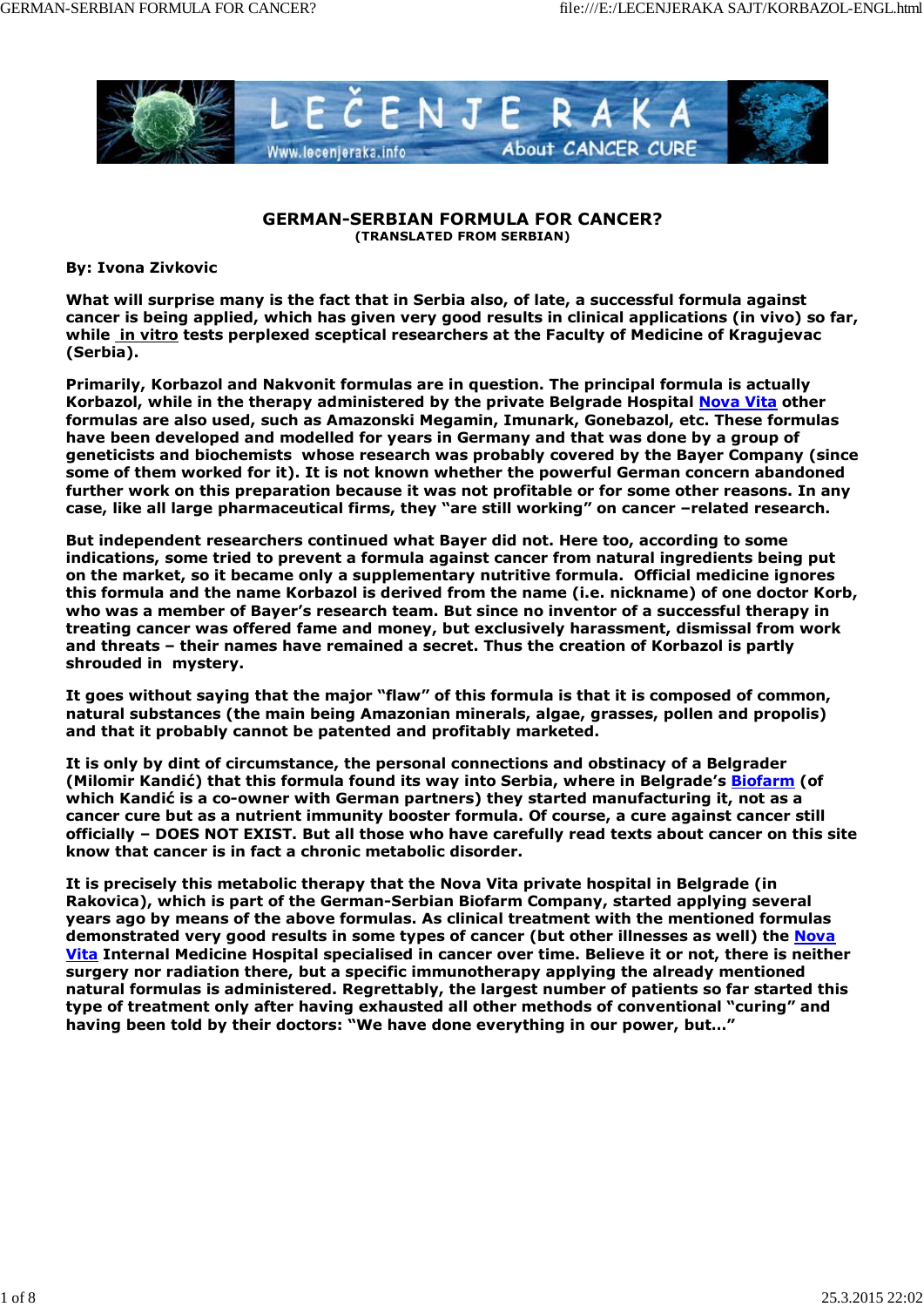

*Blood is a vital tissue*

*and only a minor disorder in the manner of its functioning damages the feeding and work of all cells in the organism. To lose an arm or a leg is a lesser evil for the entire organism. A dark field microscopy image of red blood cells after conventional chemotherapy is shown in the above pictures. The small red circles are red blood cells. Healthy energy-replete red blood cells before chemotherapy are shown in the left picture and the same after chemotherapy are shown in the right one. Do you see the difference? Regrettably, most people subjected to chemotherapy do not know this.*

# **A MAGIC OR A NATURAL FORMULA AGAINST CANCER?**

**Let us now dwell on the formula itself and the possible way in which it works. Let me remark that only one in-depth study has been undertaken so far by relevant scientific institutions in Serbia under laboratory conditions, while still no one from state institutions has shown serious interest in clinical testing (***in vivo***). But, for many cancer patients who came to Nova Vita as written-off cases and left it with their cancer symptoms subsided or completely gone, that is in fact not important.**

**Korbazol is a nutritive formula on the basis of propolis, pollen and honey (cancer thrives on sugar) which also contains a type of alga, a mixture of various grass grains and some fruits from the Amazon river valley (probably berries of the Brazilian acai palm), exceptionally rich in energy and minerals and which most probably contain some substances which have a lethal effect on cancer cells. Live cells suffer no consequences. It also contains the mineral zeolite, which has the extraordinary quality of absorbing toxins. The highest-grade zeolite in the world is precisely in Serbia in the area of northern Kosovo. According to some sparse information, the bombing of Serbia in 1991 by the NATO Alliance with depleted uranium, aimed at examining the effects of zeolite on neutralising radioactive particles in particular. Kosovo is rich in both uranium and zeolite. The precise formulas of Korbazol and Nakvonit are a business secret of the Biofarm Company. So is the Gonebazol formula (also manufactured by Biofarm) whose capacity of regenerating radiation-damaged cells has been scientifically tested. These tests were carried out by the "Vinča" Serbian Institute for Nuclear Sciences, but this formula is not the subject of this text.**

**In order for us to understand the possible way in which the Korbazol and Nakvonit formulas work, we have to examine the genesis of cancer in another way also. We shall also draw on the claims made in an interview ten years ago by German biologist and virologist Dr. Stefan Lanka who also studied the evolution of marine life forms.**

**Namely, one of the reasons why contemporary medicine is allegedly unable to understand the exact cause of the development of cancer, probably also lies in the fact that studies of medicine ignore the very phenomenon of the genesis of life. But, if we were to apply contemporary (hidden?) knowledge about that to the phenomenon of cancer we would reach the logical conclusion why various natural formulas used by alternative medicine become effective.**

## **WHERE IS THE SOLUTION TO THE TREATMENT OF CANCER?**

**Life is stored energy which organised itself and functions on a principle which changes depending on the natural milieu (electromagnetic, chemical, thermal…). Only the particle of life – the protite (microzyma, somatid), as discovered and named by Dr.Antoine Bechamp – is eternal and indestructible. It fills the entire universe. Everything else changes. Thus, death also, as defined by contemporary medicine, is only a change of life form.**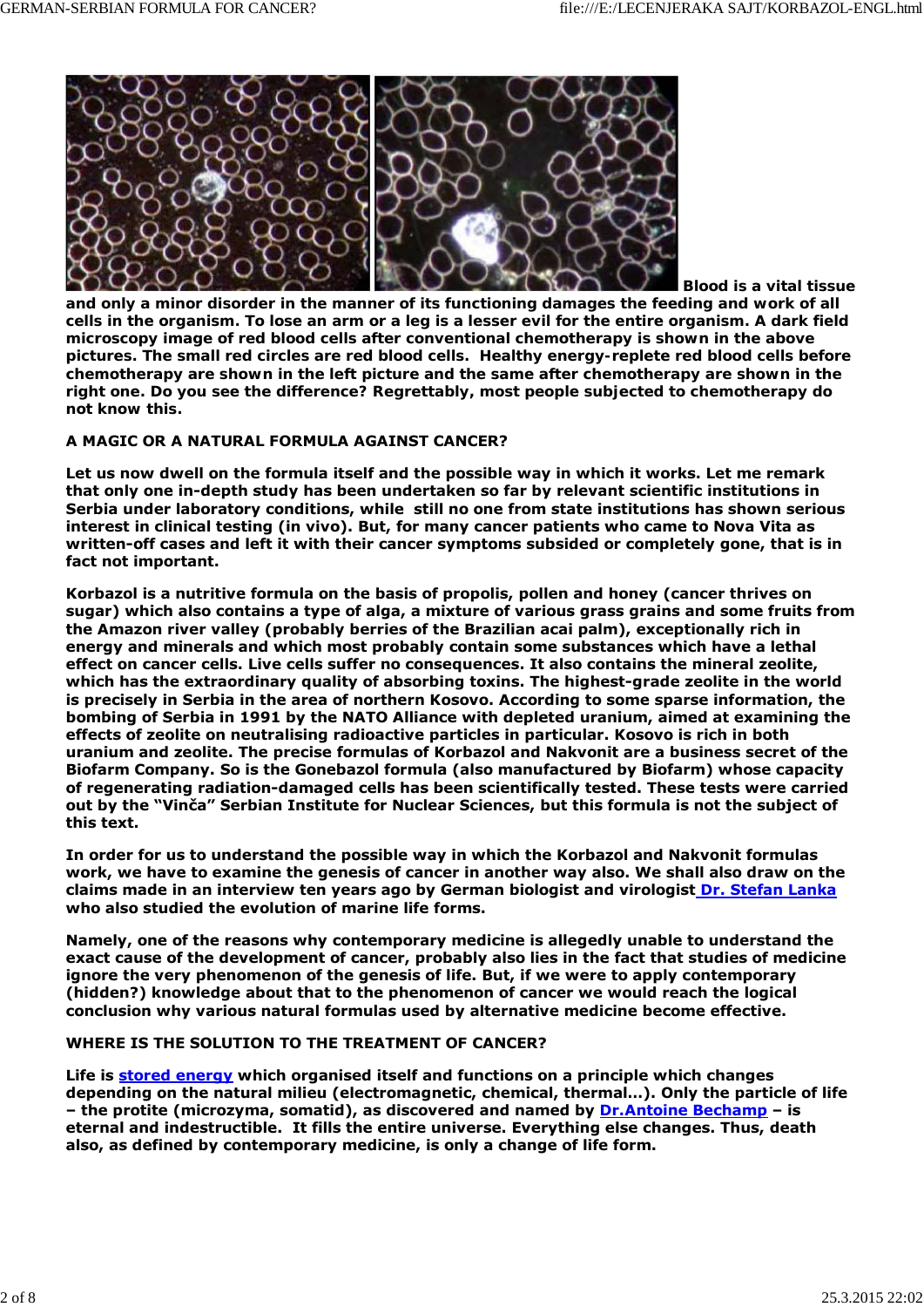

**The large empty circles are red blood cells.The small white dots are the Protits. When they join together they form rods and cocci and... And every live form. The Protit is the smallest living thing, the God's particle of life.**

**When we speak about the human organism, it works on the principle of a functional endosymbiosis of trillions of cells (formed of protits) which exchange energy and information (genetic material) and practically work as a team. Every cell contains bacteria mitochondria. Man is thus a very complex colony of bacteria. Such colony is able to concentrate enormous quantity of bioenergy.**

**This complex symbiosis is today in harmony with the homeostatic principle which is sustained on Earth, the sole on which we can function in our present form. At this moment, the basic milieu for the life of people on Earth is a planetary homeostasis which maintains an optimal temperature between 15 and 35 degrees C, a quantity of slat in the sea of 3 – 4 %, a 21 % concentration of oxygen, ammonia which neutralises strong sulphuric acids, ozone which protects DNA molecules against ultra-violet radiation, etc. The particle of life – the protite – does not disappear with a change of these values, because it is indestructible, but only the symbiotic principle of energy maintaining and generating which prompts protites to group into different life forms changes.**



 **Everything on Earth and**

**the entire Universe are part of the same principle which always lives, bonds and creates: galaxies, stars, planets, bacteria, plants, animals… From the smallest to the largest all are infused with the same energy and the same principle of existence.**

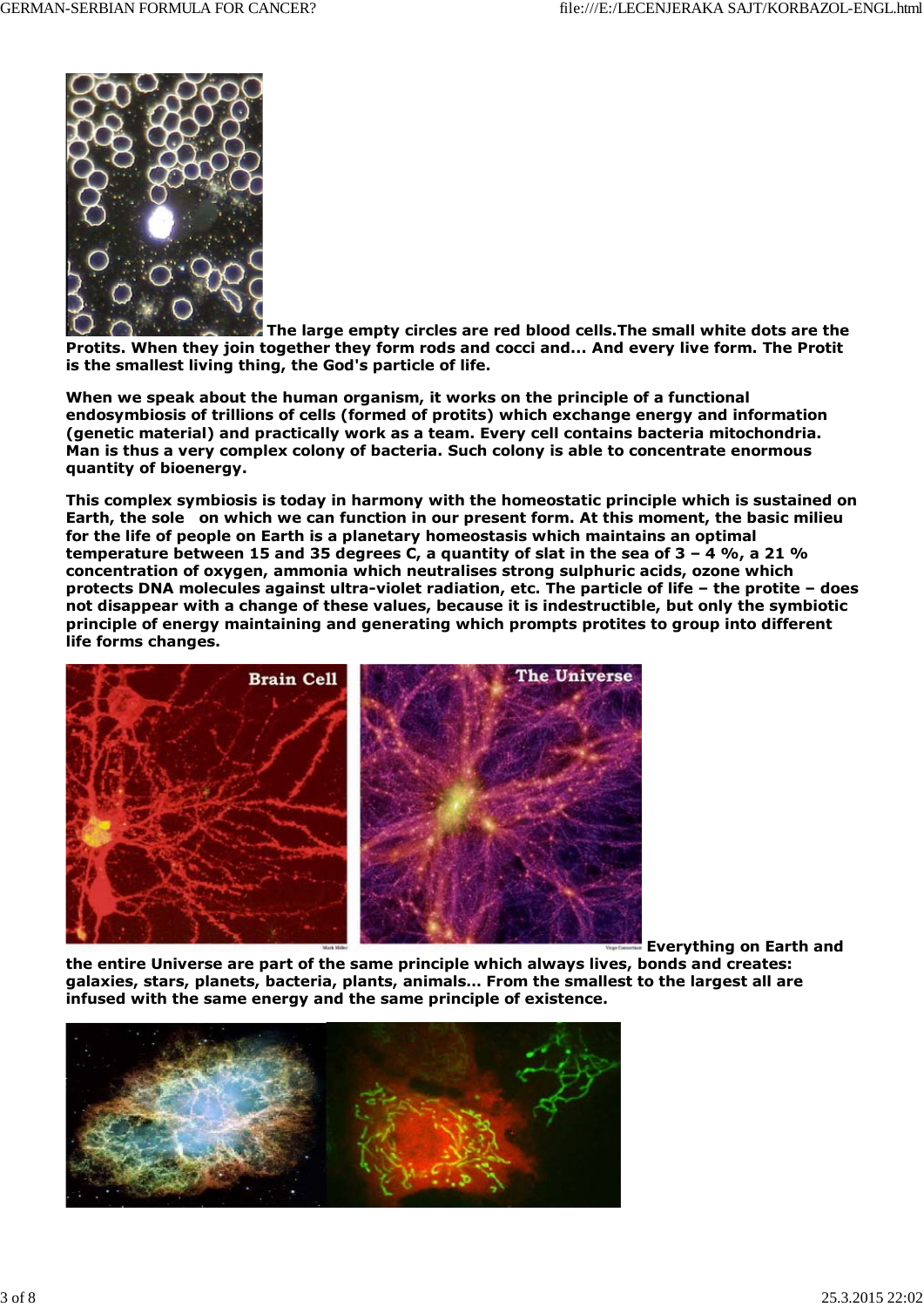

**nebula (left) and mitochondria.**

 **The photos show cosmic**

**So, only what is part of nature and what the organism accepts as functional in maintaining what constitutes the fundament of life, namely the energy generating, can be involved in the natural symbiosis of the cells of the human organism (i.e. of the mitochondria in them). Any disruption in the energy supply or communication among cells can be rectified only if the organism successfully puts up a united front against it (by way of the immune system) and symbiosis continues functioning on the universal principle and at the optimum level of energy maintaining and generating.**

**Artificially created molecules of compounds created in chemical laboratories in scientific and research centres, which never bond in nature, have no place in this symbiosis. What has not been created in nature, such as synthetic drugs, for example, are a toxin to this symbiosis, which enter it by force and deceit, masked as part of symbiotic material. Its task is to destroy a process and thereby mitigate symptoms showing a functional mistake in the organism. No symptoms – no mistake. Modern allopathic medicine calls the elimination of symptoms "curing". If an organ fails due to lack of energy it is simply excised and removed. Conventional medicine today treats the living organism as a machine. Organ donation is profitable storage of "spare parts".**

### **WHAT IS CANCER IN SUCH A SYMBIOSIS?**

**Dr. Stefan Lanka believes that primitive bacteria as monocellular organisms which existed on Earth before oxygen appeared in the atmosphere generated energy through a primitive process of fermentation. This yielded very small quantities of energy, insufficient for communication with other bacteria.**

**It is believed that the planets had not always been in their present-day array and it was only with a change of circumstances in the Solar System, when Earth assumed its present position in relation to the Sun, that this too was reflected on the functioning of bacteria. Namely, they thus started using photosynthesis, i.e. the energy of the Sun, in order to degrade matter and extract more electrons from it.**

**They learned to split water molecules and extract electrons, thus releasing oxygen. A consequence of this is that over time the atmosphere and water on the entire Earth became saturated with oxygen.**

**The next evolutionary step was, according to Lanka, when some bacteria learned to use oxygen in order to generate even more energy (by the oxidation of organic matter). They then built their own "furnace" as it were and could generate 20 to 30 times more energy from molecules of sugar than through the process of fermentation. In the process, oxygen sucked out many electrons from sugar molecules so they obtained much larger quantities of energy than they needed for simple division and sustenance of bacterial life. Then they were able to associate and form more complex colonial forms.**



*Different forms*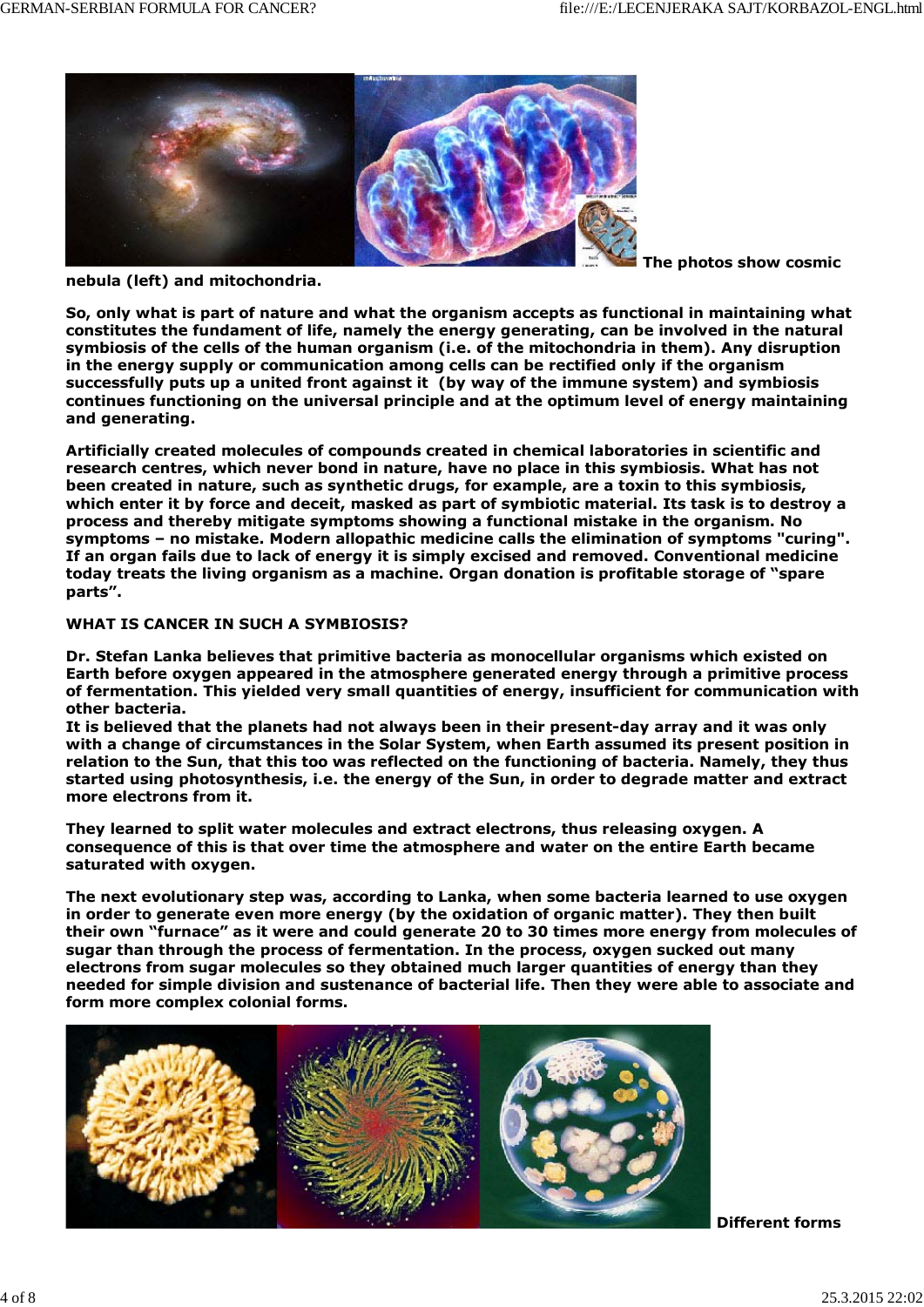#### *of bacterial colonies*

**It is on this principle that bacteria called mitochondria work today, which are found in every single cell of our organisms and as a cellular battery store energy necessary for the work of each cell. They store energy in molecules called adenosine triphosphate (ATP).**

**Mitochondria generate energy the cell needs to be able to feed itself, differentiate into a specific type of cell, exchange genetic material with other cells and achieve a symbiosis which forms a complex organism.**



*Are all these forms of life only different forms of bacterial colonies and symbiosis?*

**Thus, the basis for the creation of complex symbioses was surplus energy and every cell in the human organism therefore has to produce a specific quantity of energy (from 29 to 38 molecules of ATP from one molecule of glycose). All this take place at a 21% concentration of oxygen in the atmosphere.**



*The*

*mitochondria in the cell and a diagram of the complex process of the chain transport of electrons believed to be taking place in it*

**But, if the quantity of oxygen transported by the blood for some reason becomes smaller and**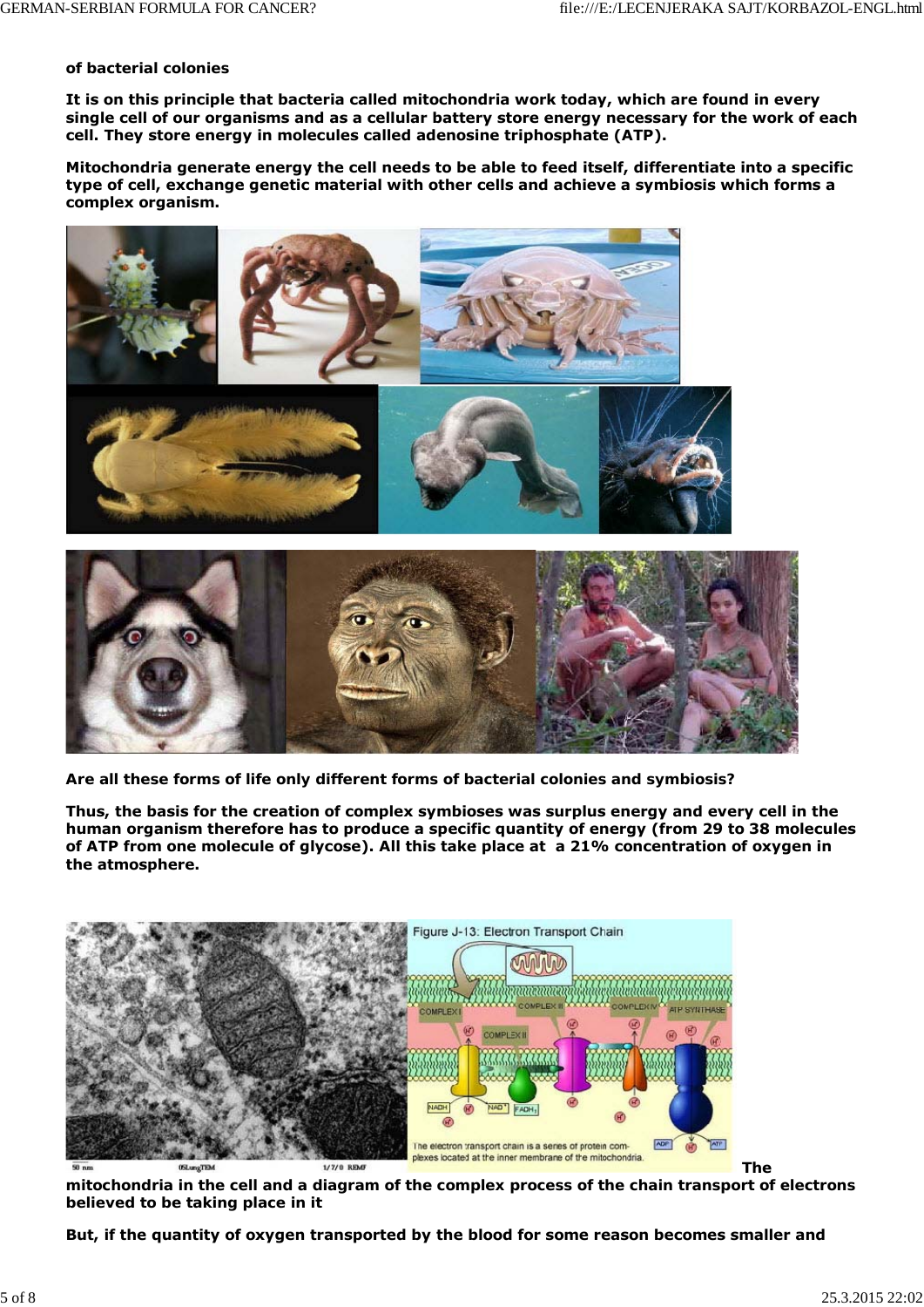**insufficient for this cellular "furnace" which must be "stoked" in order to be able to extract nutritive molecules – a problem arises. This cellular battery is left without sufficient energy for proper nutrition and communication.**

**The cell then either dies or feverishly strives to survive by reverting to the way a simple monocellular organism feeds – and that is fermentation. Then it no longer uses oxygen, but becomes anaerobic and generates very little energy (1 to 2 ATP molecules from one molecule of glycose). Since it has no surplus energy, it is unable to communicate with other cells but can only divide and thus continues to live by itself. That is a cancer cell as described by Nobel laureate Otto Warburg back in 1940.**

**Therefore, cancer is not a foreign body in the organism, but part of a complex symbiosis with cells which are no longer able to fit into a multicellular community which uses oxygen, but which have become anaerobic.**

**Cancer, therefore, does not have characteristic symptoms as is the case with the effects of toxins on the organism, but is a process which goes on undetected for years until a non-functional tissue which becomes noticeable develops.**

# **THE PROBLEM OF THE STEM CELL DUE TO LACK OF ENERGY**

**Cancer in fact originates in parts of tissue where a cell has sustained permanent damage. These cells then need to be replaced by "universal" cells which have not differentiated during embryonic development, but have permanently remained "captive" at the embryonic stage. These are stem cells. They are activated and transformed into a specific type of cell when necessary. For instance, when a bone is fractured, universal cells from bone marrow transform themselves into bone cells and regenerate damaged bone tissue. Thus the bone heals. If such a stem cell is instructed to transform itself into a bone cell and is unable to generate enough energy to do the job, it will frantically attempt to transform into a bone cell but will not manage to do so for lack of energy. Thus, if it does not die, it remains living as an anaerobic monocellular organism (because the particle of life is indestructible), constantly multiplying as a bacterium. Unable to achieve energy communication with other cells, it does not get the message when it should stop multiplying.**

**This was established as far back as in 1902 by the Scottish doctor John Beard.**

**Dr. Stefan Lanka claims that because of that a cancer cell has only embryonic markers on its surface, so testing for different cancer markers is only a profitable business and is of no bearing on the early detection of cancer.**

## **Dr Stefan Lanka**

**In its attempts to differentiate a cancer cell eventually loses part of its genetic material, which was once considered to be the cause of cancer. However, according to recent findings also supported by Dr. Lanka, the process is set in motion by the lack of oxygen.**

**There are different reasons why the supply of oxygen to a cell can be stopped: if the blood has been oxidised by the intake of nitrites (which are contained in numerous stimulants, including the famous Viagra), or sulphonamides (the popular Bactrim being one) or if heavy metals appear on the path between blood and the cell (introduced via vaccines). The lack of fatty acids in nutrition (Omega 3) can also prevent cellular oxygen intake, as can radiation. A problem is also an energy decline in all mitochondria in the cell due to a lack of micronutrients serving to "stoke" the cellular "furnace", or the excessive use of antibiotics.**

**From the above we may conclude that the treatment of this disorder is possible only when a natural substance is introduced into the complex cellular symbiosis, which it will receive and which will by way of oxygen introduce electrons into the cancer cell, stoke "the furnace" in the mitochondria and with this additional energy help it achieve communication with other cells. The immune system will then successfully activate the process of apoptosis (programmed death) of cancer cells.**

## **HOW EFFICIENT IS KORBAZOL?**

**Theoretically, this could be the way in which the Korbazol and Nakvonit formulas work. Electrons are transported by the minerals which this formula abounds in, but also one species of Amazon algae (proteins of algae have an exceptional symbiotic ability), while Amazonian pollen and**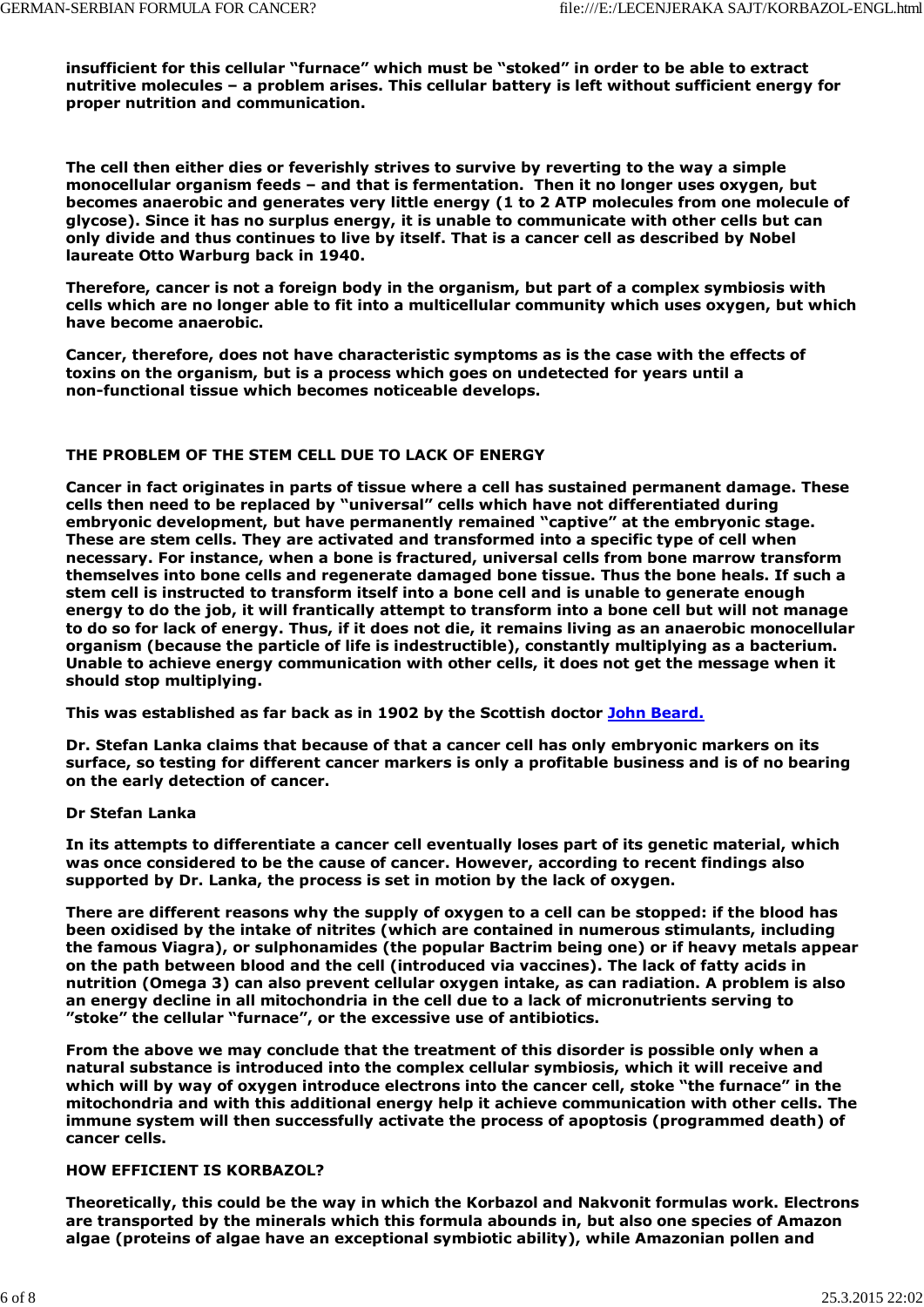**propolis are the bait with which psychotoxic molecules from other plants will also enter the cancer cell and which will induce it to apoptosis. The zeolite will pick up the toxins which may have prevented the supply of oxygen to the cancer cell.**

**In contrast to this explanation in lay terms, contemporary science has given all chemical processes and every single fragment of protein seen under huge electronic microscopes precise names, and is given to scientifically interpreting everything in such terms. In that way the effects of this formula were tested for a year at the Institute for Microbiology and Immunology of the Faculty of Medicine in Kragujevac in Serbia. Although initially they refused to engage in this research, for as they themselves said: "…doctors have reservations towards everything coming from the world which is not based on facts known to them", they accepted to do the analysis because of the curiosity of individuals from this institution.**

**Thus, this expert study reached the conclusion that: "Nakvonit and Korbazol have a selective cytotoxic effect and the cytotoxic effect increases with the increase of the dose of tested substances and the time of incubation".**

**They have also discovered that the mentioned formulas activate specific caspases (-2, -4 and -3). Caspases is the biological term for enzymes which as mediators participate in cellular apoptosis.**

**As we have seen that an oxygen deficit, according to Dr. Warburg, is the main factor in the development of cancer, the third conclusion of the research in Kragujevac is particularly interesting. It reveals that: "Nakvonit and Korbazol increase the concentration of malonildialdehydes and hydrogen peroxide by inhibiting (stopping) superoxide dismutase and glutation peroxidase".**

**Superoxide dismutase and glutation peroxidase are antioxidants. Hydrogen peroxide (H2O2) has one atom of oxygen more than water. Malondialdehyde is a biomarker for oxidative stress.**

**Simply speaking, these formulas evidently open the way to a larger number of oxygen atoms into a cancer cell as well as to a larger number of free radicals where they produce oxidative stress which triggers the complex mechanism which leads the cell into apoptosis.**

**The percentage of malignant cells killed in this way (***in vitro***) is from 60 to 90 over 24 hours, which depends on the concentration of substances in the formula and the type of the malignant cells. For these researchers, Korbazol and Nakvonit are currently the strongest known natural cytostatic.**

**Serious clinical testing in Serbia could in this case be very intriguing, but the powerful medical establishment (which imposes chemotherapy, radiation and surgery) probably wishes to avoid it.**

**Nevertheless, word of these successful formulas spread, so that Americans, Italians, Romanians, Hungarians, Arabs and, most interesting of all, doctors themselves, also became patients.**

**Dr Albu Zaruba**

Part One **Part Two** 

**The formula has not so far proven very successful in the treatment of bone and brain cancer.**